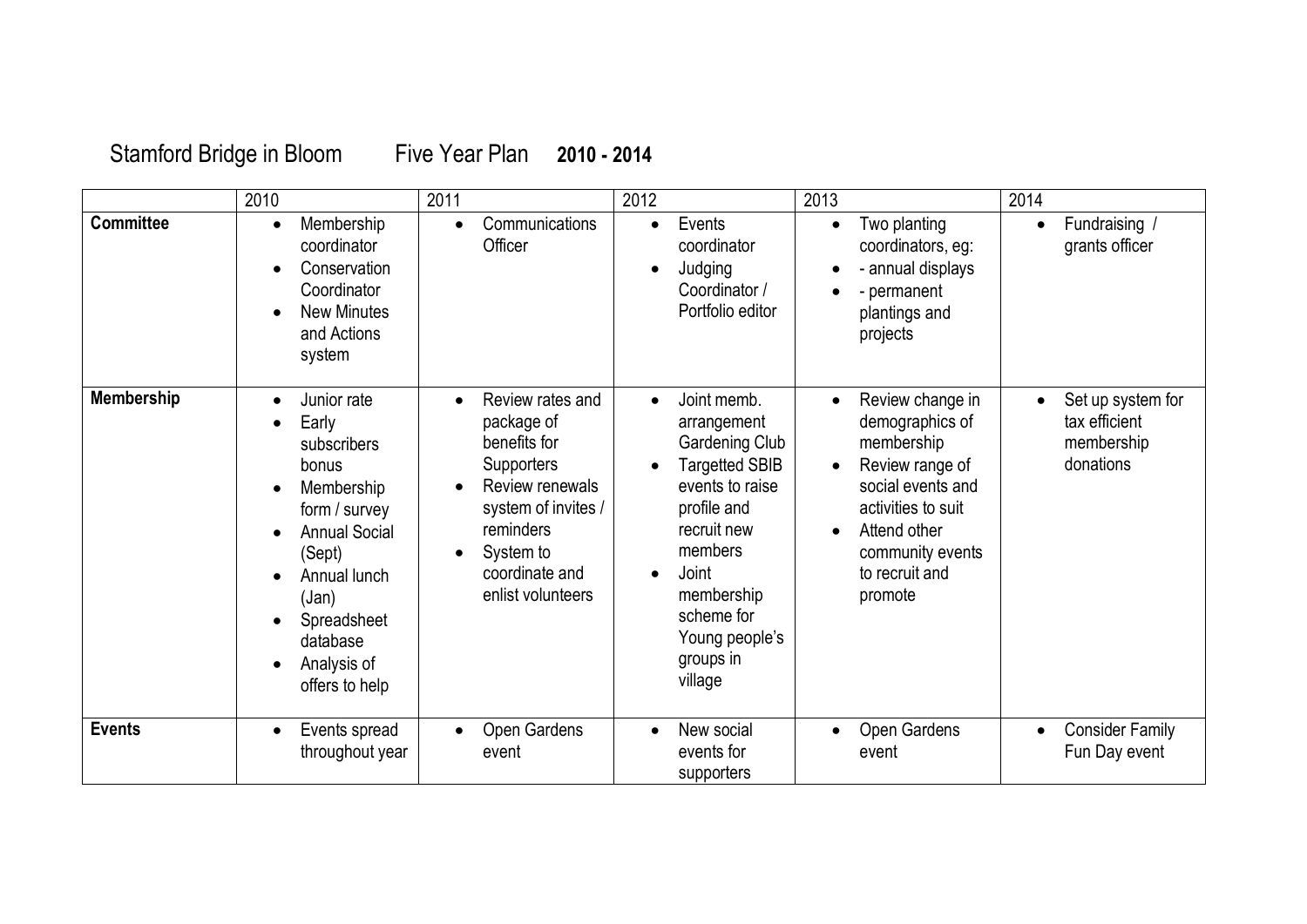| Events (contd)        | Bat evening<br>Monthly<br>$\bullet$<br>conservation<br>Weekly planting<br>work<br>'Christmas'<br>event<br><b>Best Kept</b><br>Street award.                                                                                                                                           | More events in<br>$\bullet$<br>partnership with<br>community gps<br>Scarecrow<br>$\bullet$<br><b>Festival links</b><br><b>Viking Weekend</b><br>$\bullet$<br>Nov 'lights switch-<br>on' event/ stall<br>Best Kept<br>$\bullet$<br>Gardens comp.<br>Birdwatching walk<br>$\bullet$ | Joint event with<br>Low / High<br>Catton villages<br>Links with<br>$\bullet$<br>Church                                                                                                                                | Joint event with<br>$\bullet$<br>nearby village eg<br>Fangfoss,<br>Wilberfoss, Full<br>Sutton, Gate<br>Helmsley                                                                           |                                                                                                                                                       |
|-----------------------|---------------------------------------------------------------------------------------------------------------------------------------------------------------------------------------------------------------------------------------------------------------------------------------|-----------------------------------------------------------------------------------------------------------------------------------------------------------------------------------------------------------------------------------------------------------------------------------|-----------------------------------------------------------------------------------------------------------------------------------------------------------------------------------------------------------------------|-------------------------------------------------------------------------------------------------------------------------------------------------------------------------------------------|-------------------------------------------------------------------------------------------------------------------------------------------------------|
| <b>Communications</b> | Headed<br>$\bullet$<br>stationery<br>Regular slot in<br>Link<br>Article in<br>$\bullet$<br>Roundabout<br>Events<br>Calendar<br>Events e-mail<br>group<br>Event posters<br><b>SBIB Website</b><br>Press release<br>contacts list<br>East Riding<br>$\bullet$<br>News event<br>listings | Streamline<br>$\bullet$<br>system for event<br>posters<br>Links to other<br>Community gp<br>websites<br>Website blog<br>Parish Council<br>liaison person                                                                                                                          | Regular<br>supporters<br>newsheet<br>Young persons<br>representative<br>Social<br>$\bullet$<br>Networking<br>Presence eg<br>Facebook,<br>Twitter<br>Develop ideas<br>for young<br>people's<br>'Lifestyle'<br>projects | Explore<br>$\bullet$<br>possibilities for<br>new media<br>presence eg<br>YouTube,<br>Podcasts<br>Work with Parish<br>Council on closer<br>integration of<br>websites and<br>community hub | Mobile phone<br>internet project Eg<br>village tour history<br>or nature walk as a<br>podcast download<br>sounds and video<br>about where you<br>are. |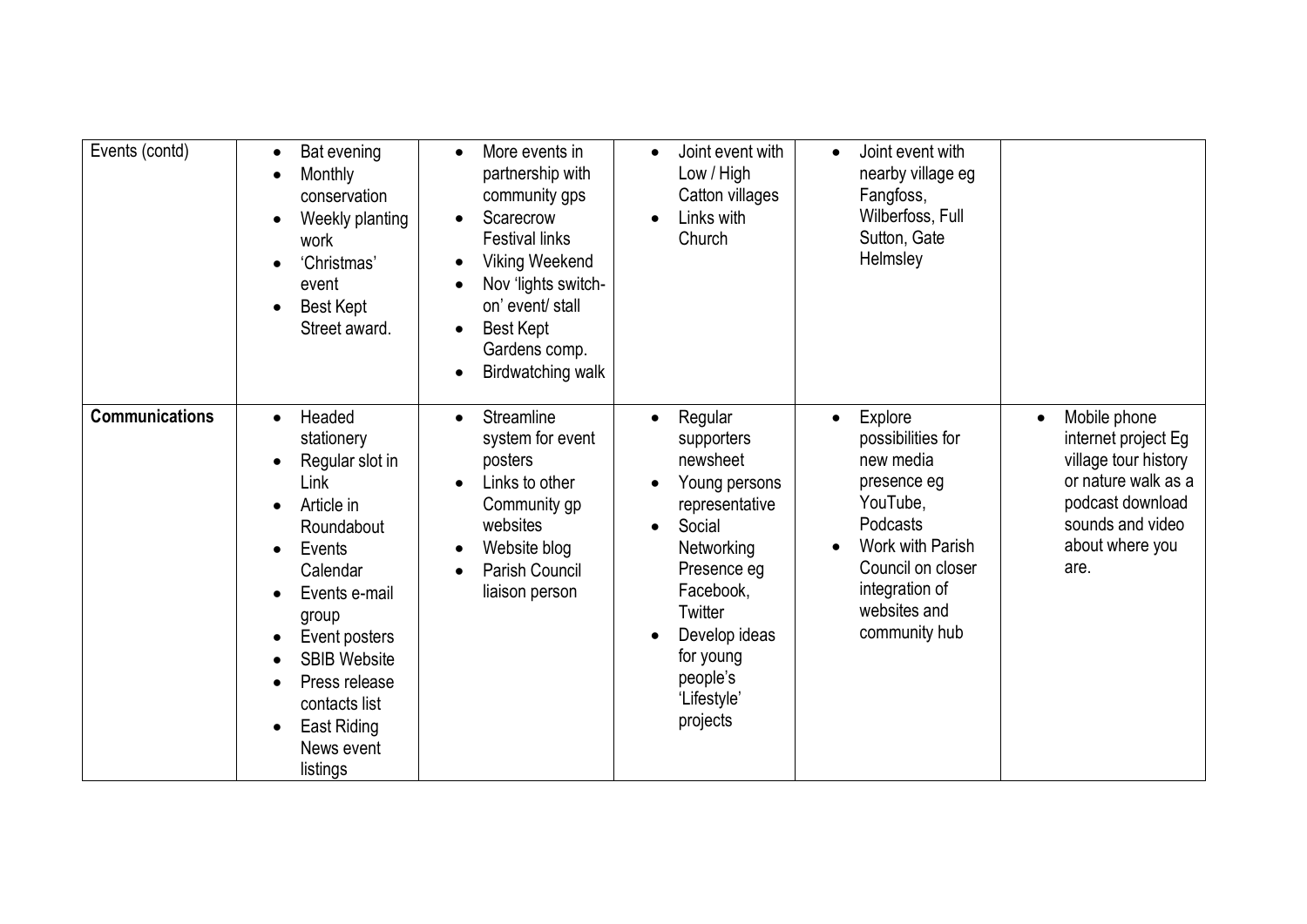| <b>Finance</b>                                               | Split accounts<br>$\bullet$                                                                                                     | Spend grants<br>$\bullet$<br>received to date                                                                                                          | Pursue new<br>$\bullet$<br>grant applns for<br><b>Business</b><br>$\bullet$<br>sponsorship<br>scheme                                                          | Establish working<br>$\bullet$<br>gp on fundraising                                                                                                                               | <b>Charitable Status</b>                                  |
|--------------------------------------------------------------|---------------------------------------------------------------------------------------------------------------------------------|--------------------------------------------------------------------------------------------------------------------------------------------------------|---------------------------------------------------------------------------------------------------------------------------------------------------------------|-----------------------------------------------------------------------------------------------------------------------------------------------------------------------------------|-----------------------------------------------------------|
| <b>Community Links</b>                                       | <b>Explorer scouts</b><br><b>Flower Club</b><br>Drama group<br>Vikings<br>Primary Sch.<br>Sports and<br>Social Club<br>Art Club | Church youth gps<br><b>Foster School</b><br>links and events<br>Attend YiB events<br>SB litter-pickers<br>Two events linked<br>to awareness<br>'Weeks' | Satellite<br>villages eg High<br>& Low Catton,<br>Gate Helmsley,<br>Full Sutton.<br>Two reciprocal<br>$\bullet$<br>visits with other<br><b>Bloom villages</b> | Assist new<br>community entry to<br>Yorkshire in Bloom<br>eg Churchyard,<br>caravan park.<br>Visit Gold Award<br>$\bullet$<br>winning community<br>group                          | School reps co-<br>opted to key<br>committee mtgs         |
| Judging                                                      | Pre-judging<br>checklist and<br>contacts<br>Portfolio<br>template                                                               | Appoint a<br>$\bullet$<br>nominated<br>photographer for<br>all notable events<br>in year<br>Portfolio team                                             | Ongoing<br>$\bullet$<br>portfolio<br>development<br>year round and<br>refresh format<br>Young peoples<br>contributions in<br>Portfolio                        | <b>Review Business</b><br>$\bullet$<br>liaison re<br>supporting Bloom<br>and judging<br>Review route and<br>planning of judging<br><b>Achieve Gold</b><br>$\bullet$<br>Award! YiB | Judging visit for<br>$\bullet$<br><b>Britain in Bloom</b> |
| <b>Projects</b><br>(Horticulture /<br><b>Pride of Place)</b> | Gardening Club<br>flower bed<br><b>McKechnies</b><br>bed<br>Nature path                                                         | Watering truck<br>War memorial<br>New loos<br>Myra's View<br>landscaping                                                                               | Public art or<br>sculpture                                                                                                                                    | <b>Derwent Shallows</b><br>clean up<br>Path repairs, east<br>side river link path                                                                                                 | One new<br>horticultural project                          |